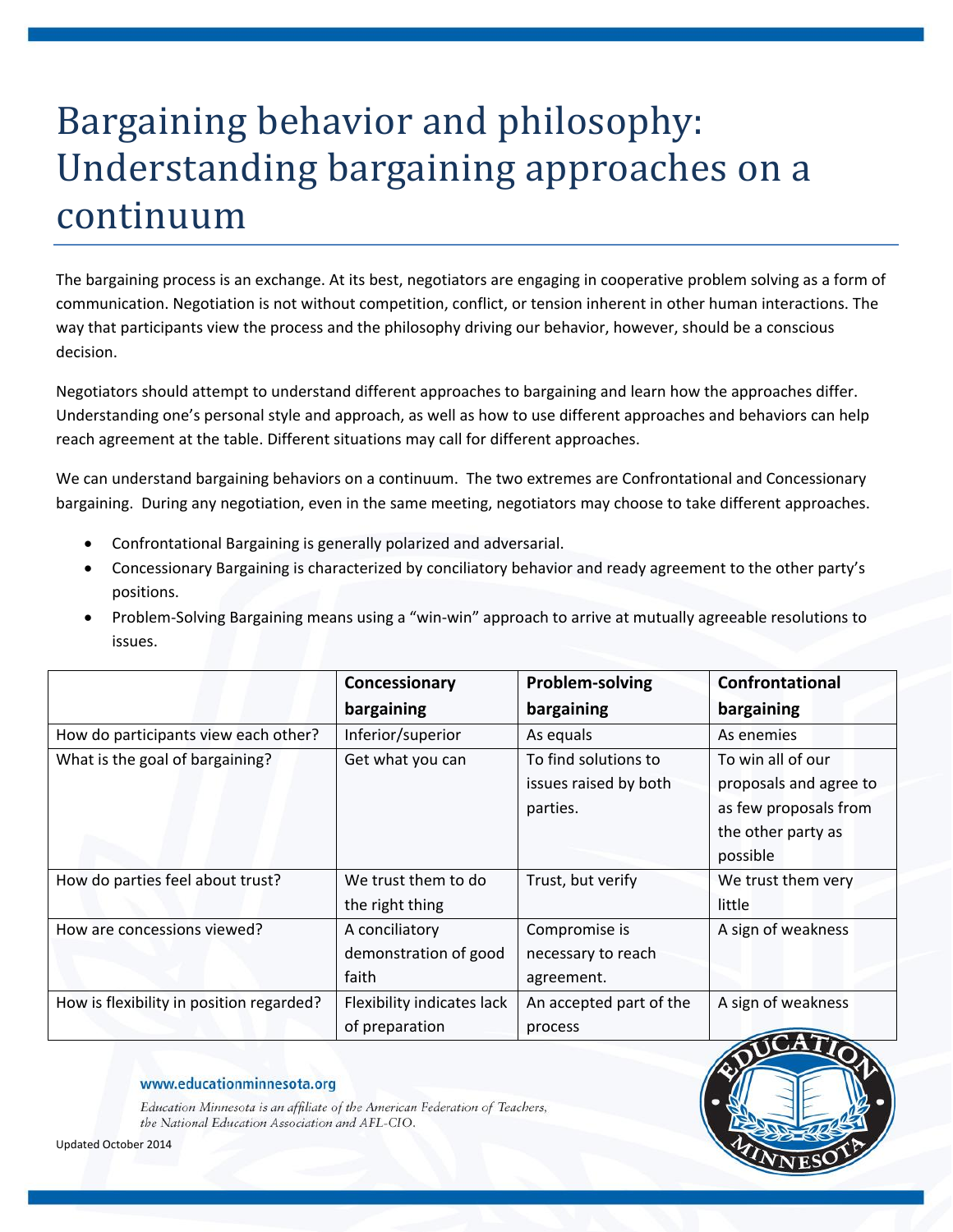|                                  | Concessionary       | Problem-solving          | Confrontational       |
|----------------------------------|---------------------|--------------------------|-----------------------|
|                                  | bargaining          | bargaining               | bargaining            |
| What is the approach to wins and | Do the best you can | Look for a win for both  | We either 'gotcha' or |
| losses?                          |                     | parties                  | 'we got screwed.'     |
| How are options viewed?          | Other options are   | Options are generated in | My way or the highway |
|                                  | welcomed            | balance by both parties  |                       |
| How is pressured used?           | Very seldom         | Strategically to protect | As a hammer           |
|                                  |                     | important bottom lines   |                       |

## *Considerations for local negotiators:*

Before going to the table, it is worth talking together as a bargaining team about the approach of each team member and the direction the team plans to take as a group. The following questions will help:

- 1. What philosophy does the team want to use based on the following:
	- a. Where do we think the board is on the continuum?
	- b. Where do we think the local is on the continuum?
	- c. What are the needs of the local?
	- d. Where do the personalities of the local negotiations team fit?
- 2. If we are going to change our approach in negotiations, what will be needed to get the team to the place they've decided they want to be?
- 3. What kind of past and negative "baggage" is present for the local and for the board?
- 4. What will be our ground rules for these negotiations?
- 5. What kind of negotiations climate will we want to set?

## *Communication Tools*

Our goal is to bargain a contract with integrity and establish positive labor management relations. To achieve our goal, we must enter the collective bargaining process as problem solvers. Our responsibilities will include open and honest communication about facts, opinions, and feelings. We must control the process and continuously look for solutions to achieve agreements. To be successful, both sides must win.

#### **1. Treat all parties with respect**

- **a.** What about the past? What were the problems? Confront past problems.
- **b.** Treat the other party as you expect they should treat you.
- **c.** Practice openness and honesty.
- **d.** Use active listening skills

#### **2. Agree to treat issues or proposals as problems and deal with them as tasks**

- a. Define the problem. Be specific.
- b. Separate personalities from the problem
- c. Separate real facts from feelings or opinions. Assumptions are thoughts and ideas not based on reasonable proof and fact.
- d. Understand and discuss the needs each party has with both issues and process.
- e. Gather data and validate the information.
- f. If we make a mistake, we should correct it.